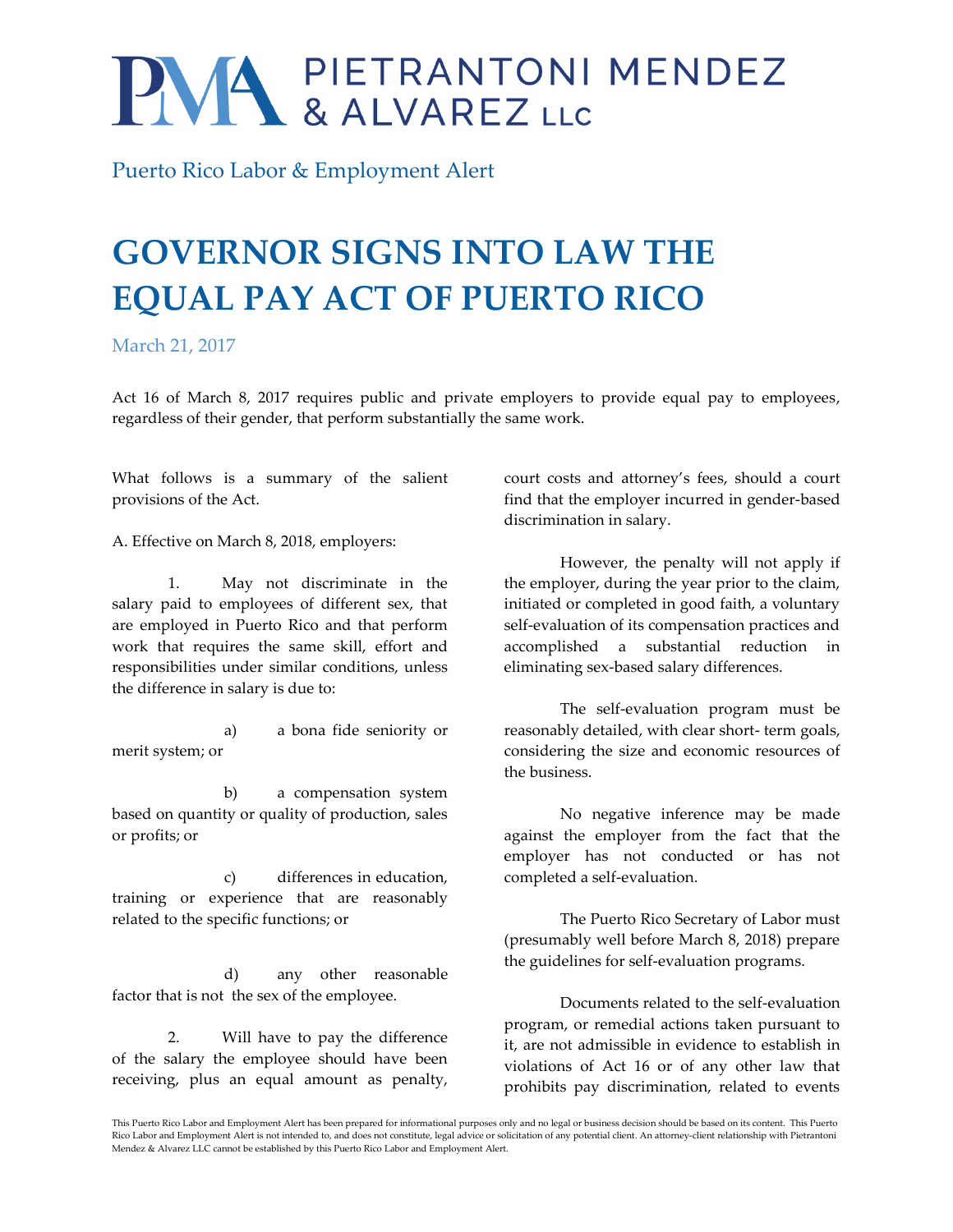that occurred before the evaluation was completed; or that occurred:

- i. within the 6 months following the completion of the evaluation, or
- ii. within the year following the completion of the evaluation, if the employer establishes that it began to implement a good faith plan to correct sex-based differences in salary for comparable work.

The employer may not remedy the discriminatory salary difference by reducing the salary of the employee who is receiving the higher pay.

3. May not request from an applicant, or from the former employer of the applicant, the salary s/he received in the previous employment, unless:

> a) the applicant voluntarily reveals that information; or

> b) an offer has been made that includes a negotiated salary

4. May not require as a condition of employment, from an applicant or from an employee, to abstain from inquiring, discussing or divulging his/her salary or the salary of another employee that performs comparable work.

However, this can be required from employees that work in human resources, or have supervisory or managerial functions, or functions that require or allow access to compensation data; unless a written authorization has been obtained from the employee whose salary information would be divulged; or when that information is a matter of public record.

5. May not discharge, threaten discriminate or retaliate in the employment against an employee who has:

- a) divulged his/her salary or asked or discussed the salary of other employees; or
- b) objected to any practice prohibited by the Act
- c) filed a claim or grievance under the Act before any forum; or
- d) given, or attempted to give, testimony, or information during an investigation against his/her employer under this Act.

The remedy for violating this prohibition is the payment of double the damages caused. This payment is not subject to income tax.

Compensations paid for violations of Act 16 (except the penalty) will be credited toward compensation imposed for violations of similar provisions in other antidiscrimination laws.

6. Must provide to the Secretary all records and documents related to an investigation under the Act.

B. Other provisions

1. Claims can be filed in court directly by applicants or employees alleging violations of the Act.

2. Claims can also be filed in court by the Secretary on behalf of applicants or employees with grievances and others that are equally situated. The Secretary can intervene in cases filed by employees or applicants, and vice versa.

3. The Secretary may investigate, issue subpoenas, hold hearings, request information and examine records and documents necessary to implement the Act.

This Puerto Rico Labor and Employment Alert has been prepared for informational purposes only and no legal or business decision should be based on its content. This Puerto Rico Labor and Employment Alert is not intended to, and does not constitute, legal advice or solicitation of any potential client. An attorney-client relationship with Pietrantoni Mendez & Alvarez LLC cannot be established by this Puerto Rico Labor and Employment Alert.